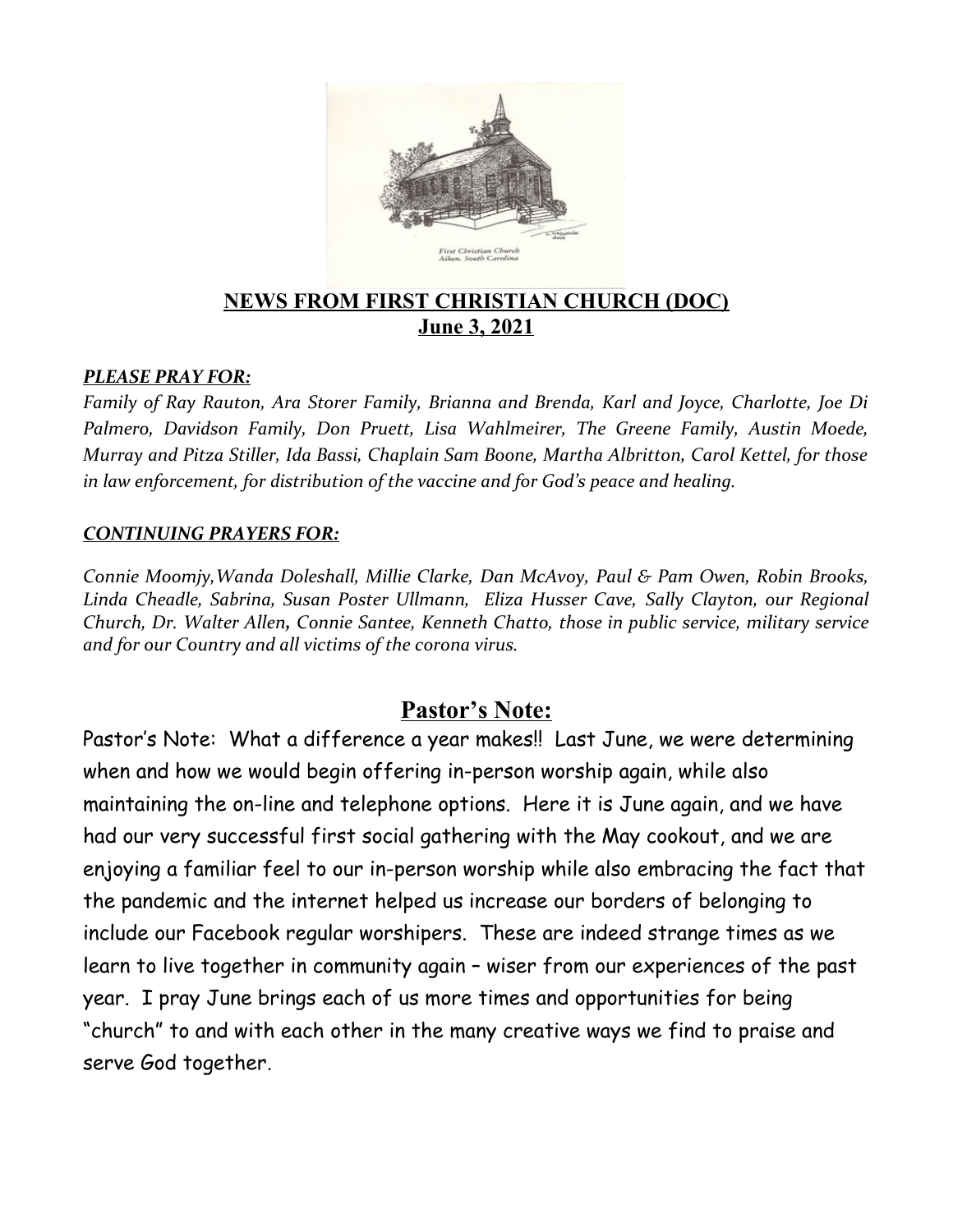## **GRADUATION RECOGNITION**

Sunday, June 6 we will honor four young people who have or will graduate this Spring. While our church does not have an active youth group where we see these young people regularly, we love them and care for them and for their walk with Christ. They are our future – not only for our world but also for the church. Keep them in your prayers!

Peter Caldwell - graduating Aiken High School June 11, 2021 Troy Cheadle – completed his GED Frederick "Freddie" Jones – graduated Aiken High School June 2020 Victoria Jones – Graduated Lakeside High School May 2021

**A WORD OF THANKS:** Thank you to First Christian Aiken for the birthday recognition you gave me on May  $9<sup>th</sup>$ . It was very special to me to be able to have my birthday on a Sunday, with the people I love and doing what I feel God has called me to do at this point in my life – serve as your Pastor. The cards, gifts, flowers and hugs were all deeply appreciated. You definitely live up to your motto, the church with Jesus at heart!



## **WORD OF THANKS**

 Elise and June for their work in the garden and yard keeping things lovely Buzzy for having the Fellowship air conditioning repaired

 Worship Committee (Frances, Natalie, and June) for the Pentecost decorations. Natalie for reframing "What Disciples

 Believe" in the narthex Judee for repainting the white decorative grill work

Paul for organizing the May cookout.

Paul and Buzzy for cooking hot dogs and hamburgers at the cookout.

June for donating a second picnic table

Ida Bassi and Judee Mitchell for DWF Leadership and organization of the monthly Trash to Treasure Sale

Shelvia Beard for her work as PR chair keeping our various projects in the public view.

- April Virge for preparing the weekly Communion kits and keeping us supplied with Communion bread.
- Ed, Irene, Joey and June for representing First Christian Church at the ACTS Fan Drive on May 21. ACTS collected 371 fans and \$2,585.00 in cash allowing ACTS to procure a total of 500 fans.